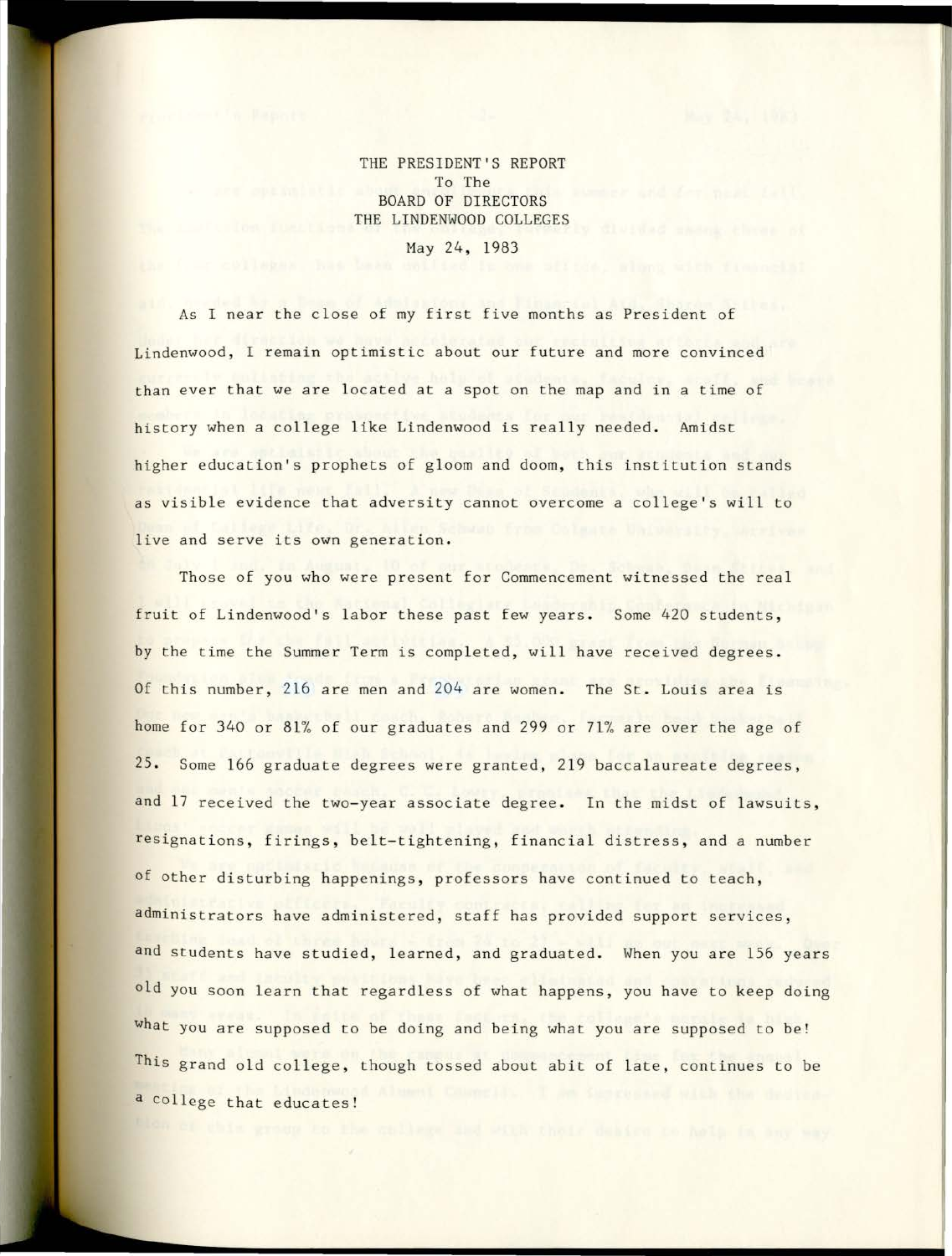We are optimistic about enrollments this summer and for next fall. The admission functions of the college, formerly divided among three of the four colleges, has been unified in one office, along with financial aid, headed by a Dean of Admissions and Financial Aid, Sharon Stites. Under her direction we have accelerated our recruiting efforts and are currently enlisting the active help of students, faculty, staff, and board members in locating prospective students for our residential college.

We are optimistic about the quality of both our students and our residential life next fall. A new Dean of Students, who will be called Dean of College Life, Dr. Allen Schwab from Colgate University, arrives on July 1 and, in August, 10 of our students, Dr. Schwab, Dean Stites, and I will travel to the National Collegiate Leadership Conference in Michigan to prepare for the fall activities. A \$5,000 grant from the Norman Stupp Foundation plus funds from a Presbyterian grant are providing the financing . Our new men's basketball coach, Robert Benben, formerly head basketball coach at Pattonville High School, is laying plans for an exciting season and our men's soccer coach, C. C. Lowry, promises that the Lindenwood Lions' soccer games will be well played and worth attending.

We are optimistic because of the cooperation of faculty, staff, and administrative officers. Faculty contracts, calling for an increased teaching load of three hours - from  $24$  to  $27$  - will go out next week. Over 35 staff and faculty positions have been eliminated and operations reduced in many areas. In spite of these factors, the college's morale is high.

Many alumni were on the campus at commencement time for the annual meeting of the Lindenwood Alumni Council. I am impressed with the dedication of this group to the college and with their desire to help in any way